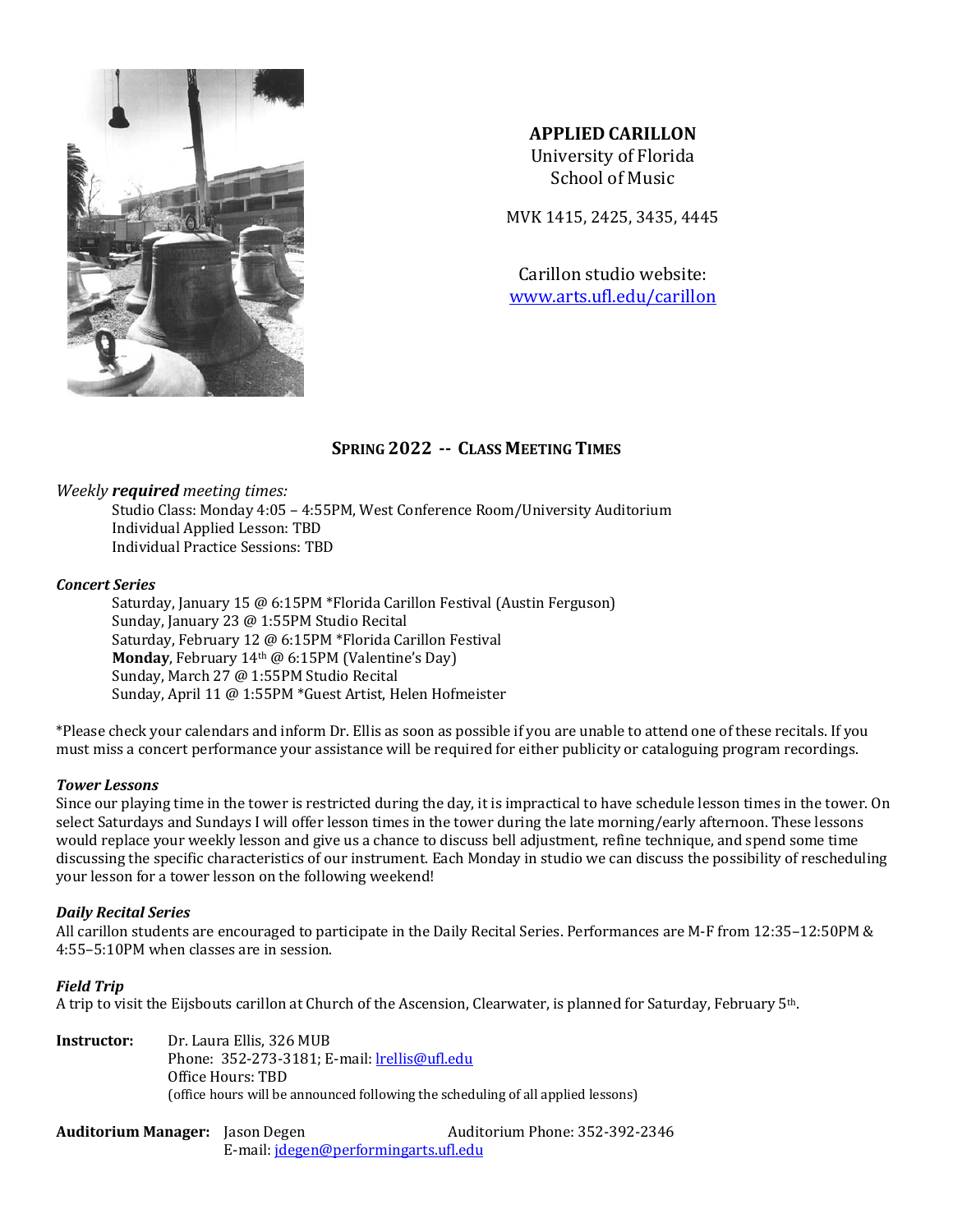# **REQUIRED TEXTS**

Throughout the course of the semester, the student may be required to purchase carillon literature relevant to their level of expertise. For students in their first semester of carillon study, the following text is required:

John Gouwens, Playing the Carillon: An Introductory Method \*this book may be purchased via the GCNA website (www.gcna.org)

# **ADDITIONAL TEXTS OF INTEREST**

Ellen Dickinson, A New Carillon Book *\*this book is available in the carillon studio* Leen 't Hart, Carillon Playing *\*this book is available in the carillon studio* There are numerous books and scores of interest housed in the carillon studio. Feel free to browse, but please keep these items in the studio and return all materials to their original location.

# **PURPOSES AND GOALS**

Applied carillon lessons are designed to provide the student with a solid foundation in pedal and keyboard techniques. The course of study will include technical exercises and representative literature. In addition, prepared students in the carillon studio will be active participants in the daily concert series and Sunday afternoon concert series.

# **ATTENDANCE**

**STUDIO AND LESSON ATTENDANCE IS REQUIRED OF ALL STUDENTS. Students are required to attend virtual studio class and lessons and** are responsible for all information presented or assigned. Attendance will be taken and participation in class is greatly encouraged. Predicted absenteeism should be discussed with the instructor no less than one week prior to the event. Any student missing studio class for any reason is responsible for getting information and handouts from a fellow student, not the instructor. Tardiness and leaving early will affect attendance record.

If you must be absent, please contact me prior to lesson or studio time: Phone: 352-273-3181; E-mail: **Irellis@ufl.edu** 

Requirements for class attendance and other work in this course are consistent with university policies: https://catalog.ufl.edu/UGRD/academic-regulations/attendance-policies/

In response to COVID-19, the following practices are in place to maintain your learning environment, to enhance the safety of our in-classroom interactions, and to further the health and safety of ourselves, our neighbors, and our loved ones. 

- If you are not vaccinated, get vaccinated. Vaccines are readily available at no cost and have been demonstrated to be safe and effective against the COVID-19 virus. Visit this link for details on where to get your shot, including options that do not require an appointment: https://coronavirus.ufhealth.org/vaccinations/vaccine-availability/. Students who receive the first dose of the vaccine somewhere off-campus and/or outside of Gainesville can still receive their second dose on campus.
- You are expected to wear approved face coverings at all times during class and within buildings even if you are vaccinated. Please continue to follow healthy habits, including best practices like frequent hand washing. Following these practices is our responsibility as Gators.
	- $\circ$  Sanitizing supplies are available in the classroom if you wish to wipe down your desks prior to sitting down and at the end of the class.
	- $\circ$  Hand sanitizing stations will be located in every classroom.
- If you are sick, stay home and self-quarantine. Please visit the UF Health Screen, Test & Protect website about next steps, retake the questionnaire and schedule your test for no sooner than 24 hours after your symptoms began. Please call your primary care provider if you are ill and need immediate care or the UF Student Health Care Center at 352- 392-1161 (or email covid@shcc.ufl.edu) to be evaluated for testing and to receive further instructions about returning to campus. UF Health Screen, Test & Protect offers guidance when you are sick, have been exposed to someone who has tested positive or have tested positive yourself. Visit the UF Health Screen, Test & Protect website for more information.
	- o Course materials will be provided to you with an excused absence, and you will be given a reasonable amount of time to make up work.
	- $\circ$  If you are withheld from campus by the Department of Health through Screen, Test & Protect you are not permitted to use any on campus facilities. Students attempting to attend campus activities when withheld from campus will be referred to the Dean of Students Office.
- Continue to regularly visit coronavirus.UFHealth.org and coronavirus.ufl.edu for up-to-date information about COVID-19 and vaccination.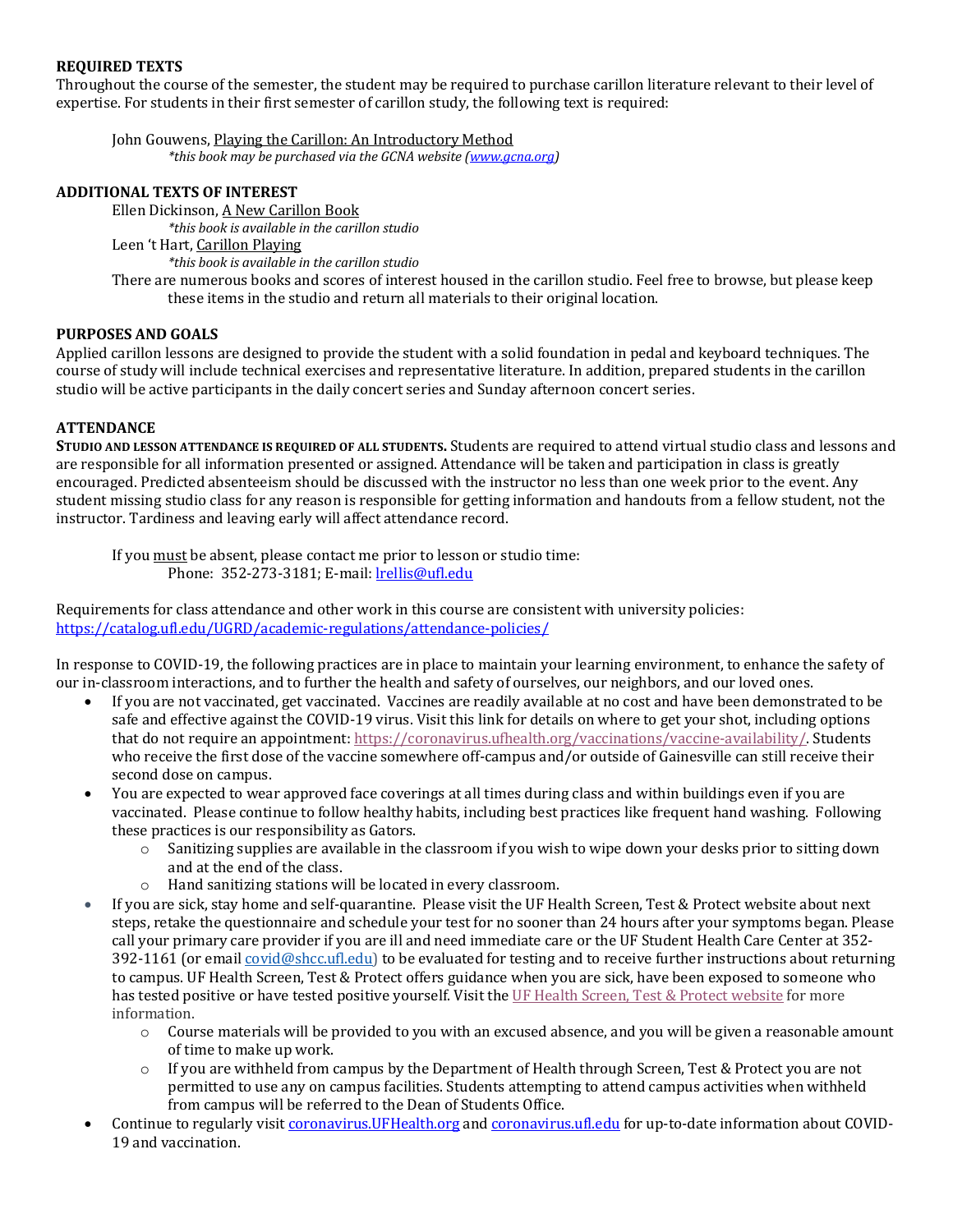# **GRADE DISTRIBUTION**

| <b>Weekly Lesson Grade:</b> |         | --- 60% |
|-----------------------------|---------|---------|
| Practice Hours:             |         | $-20%$  |
| Project:                    |         | --- 15% |
| Jury Sheet:                 | $- - -$ | .5%     |

#### **GRADING SCALE**

Information on current UF grading policies for assigning grade points may be found here: https://catalog.ufl.edu/UGRD/academic-regulations/grades-grading-policies/

Requirements for attendance and other work in this course are consistent with university policies: https://catalog.ufl.edu/UGRD/academic-regulations/attendance-policies/

# **JOURNAL**

All students taking applied carillon lessons are encouraged to record their progress in a "Goal Journal." This journal will list daily, as well as long-term goals. Entries in your journal will be a constant reminder to keep you focused on your short- and long-term goals. Maintain a separate notebook for this journal and be prepared to bring it to each lesson! Seven areas should be recorded:

- 1) Long-range Goals --- Five to Ten Years
- 2) Medium-range Goals --- One to Five Years
- 3) Short-range Goals --- Two to Fifteen Weeks
- 4) This Week's Goals
- 5) Today's Goals
- 6) Next Week's Goals
- 7) Practice Log

\*As time goes by and various goals are met -- make sure to keep your journal up to date. Add new pages -- put a line through goals that have been achieved -- but don't throw out your old lists.

\*Your long-term goals may change -- update them. This journal is for your use and growth. \*\*\*Items #3, #4, #5, and #7 are the goals that will allow us **to use your lesson time most efficiently**. If these goals are clear, you will find that <u>you</u> will soon be identifying the problem areas and making progress toward solving them. Bring your journal to your lesson every week. 

For more information about journals and their effectiveness, read The Inner Game of Music, by Barry Green with W. Timothy Gallwey (Doubleday, 1986). While the entire book is useful for music performance, chapter 5, entitled "The Power of Will" can encourage all of us to use our time wisely. ML850 .G73 1986

# **WEEKLY LESSON GRADE**

The following elements will be assessed to determine the weekly lesson grade:

- 1) Attendance at weekly lessons
- 2) Attendance at tower practice sessions
- 3) Attendance of monthly recital series
- 4) Progress on assigned literature and exercises
- 5) Development of technique
- 6) Studio class attendance and participation
- 7) Performance on daily and/or concert series
- 8) Journal

# **PRACTICE HOURS**

Practice time in the carillon practice studio is available for all students enrolled in carillon studio and is coordinated through the auditorium manager. Practice time on the ChimeMaster instrument in MUB 330 is first come, first served. Don't forget that there is also a practice instrument in the base of Century Tower that provides a great practice space and is a good warm-up area *prior to tower performance.* Please keep track of practice hours in your journal. Try to schedule consistent practice throughout the week. To truly see improvement, daily practice is essential!

When literature is **perfected**, all students in the studio are encouraged to practice in the tower. Tower time is dependent on the performance schedule in the University Auditorium, however, the tower is generally available for student rehearsal after 5:30PM on class days (Monday – Friday). Practice time on the weekends may be available, please consult with the instructor. Each student will be able to view the University Auditorium Google calendar to ascertain hall staffing and usage. As the semester progresses, Dr. Ellis will offer sign-up for tower lessons. Please keep in mind that we are part of a campus community and all notes coming from the tower (good, bad, ugly) are heard by faculty and classmates!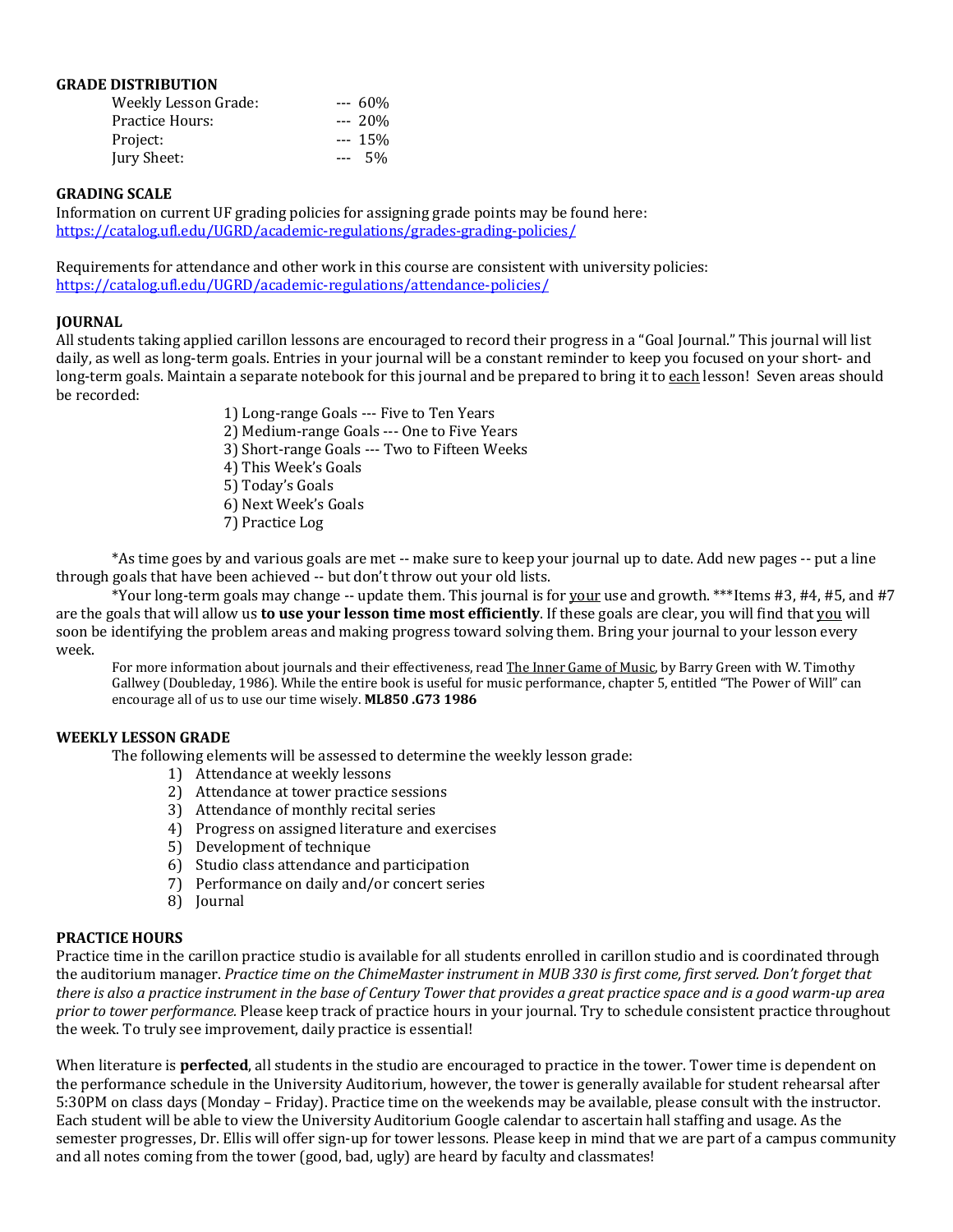*Carillon studio, MUB 330 and Century Tower practice/performance protocol:*

- 1) Utilize vour assigned time. If you have a consistent conflict and need to reschedule, please notify Dr. Ellis so that the schedule can be updated.
- 2) Enter the practice space at the start of the class period (not before), practice about 45 minutes, give yourself time to pack up, and vacate the space at the end of the 50-minute period. The 15-minute class break is important for air circulation!
- 3) All are expected to wear a mask while in the studio and while practicing.
- 4) Wash your hands prior to and after your practice session.
- 5) Shoes must be worn (no bare feet or stocking feet).
- 6) Feel free to use hand sanitizer after touching shared surfaces.

# *Century Tower specifics:*

- 1) When literature is performance ready, you'll wish to practice in the tower the practice clavier is much different than the performance clavier!
- 2) Check in with the reception area in the university auditorium to obtain access to the tower.
- 3) You may practice in the tower any time after 5:30PM during the week. Check the schedules in the carillon studio or keep track of the UA schedule via the Google calendar. Contact Dr. Ellis if you have questions.
- 4) After your practice session, don't forget to close the hatch and turn the clock strike on! Also, be sure that the tower door is closed – none of us wants to be greeted by unwelcome visitors when we ascend/descend the steps!

Most disinfectant cleaners are terrible for wooden keys. Any liquid introduced on batons will have a damaging effect. Dr. Ellis will provide regular cleaning of the batons. Don't forget, the safety of all of us requires the following:

- 1. Players must thoroughly wash hands before and after each use. Hand sanitizer may be used *in addition* to handwashing.
- 2. Masks are expected.
- 3. Players must wear shoes at all times.

# **PROJECT/ASSOCIATE CARILLONNEUR EXAM**

All carillon students will be expected to prepare a project at the end of the semester. The final project may be completed in one of the following ways:

- 1) Perform a jury during finals week, April 25-29, 2022.
- 2) Submit a recording of *at least* 10 minutes of your carillon performance that is of publishable quality. Get started on this project early! The goal is to record your playing throughout the semester and submit only the **best** example of your work.
- 3) Submit materials for the Associate Carillonneur Examination of The Guild of Carillonneurs in North America. Complete details may be found at: www.gcna.org

# Literature will be determined in consultation with the instructor. Project recordings must be submitted to Dr. Ellis no later than 5PM on Monday, April 25, 2022.

# **JURY SHEET**

At the end of the semester, all students will be required to turn in a jury sheet that outlines the achievements of the semester. The jury sheet will contain the following items:

- 1) jury sheet
- 2) repertoire sheet
	- a. don't forget to list date of performance in studio or recital
	- b. if you have prior study on the carillon, please make this a cumulative repertoire sheet.

The jury sheet is available as a word document on the carillon studio website. **Jury Sheets must be submitted to Dr. Ellis no** later than 5PM on Sunday, April 24, 2022.

# **PERFORMING ON THE DAILY SERIES**

All carillon students are encouraged to perform on the daily concert series when literature is performance ready. Programs are printed weekly, so program information will be compiled one week in advance using an online Google Sheet. Please have performance information input into the spreadsheet by 5PM on the Friday preceding the week of performance.

# **PERFORMING ON THE CONCERT SERIES**

Concert programs are designed to highlight student performance and accomplishments. All carillon students are encouraged to perform when literature is performance ready.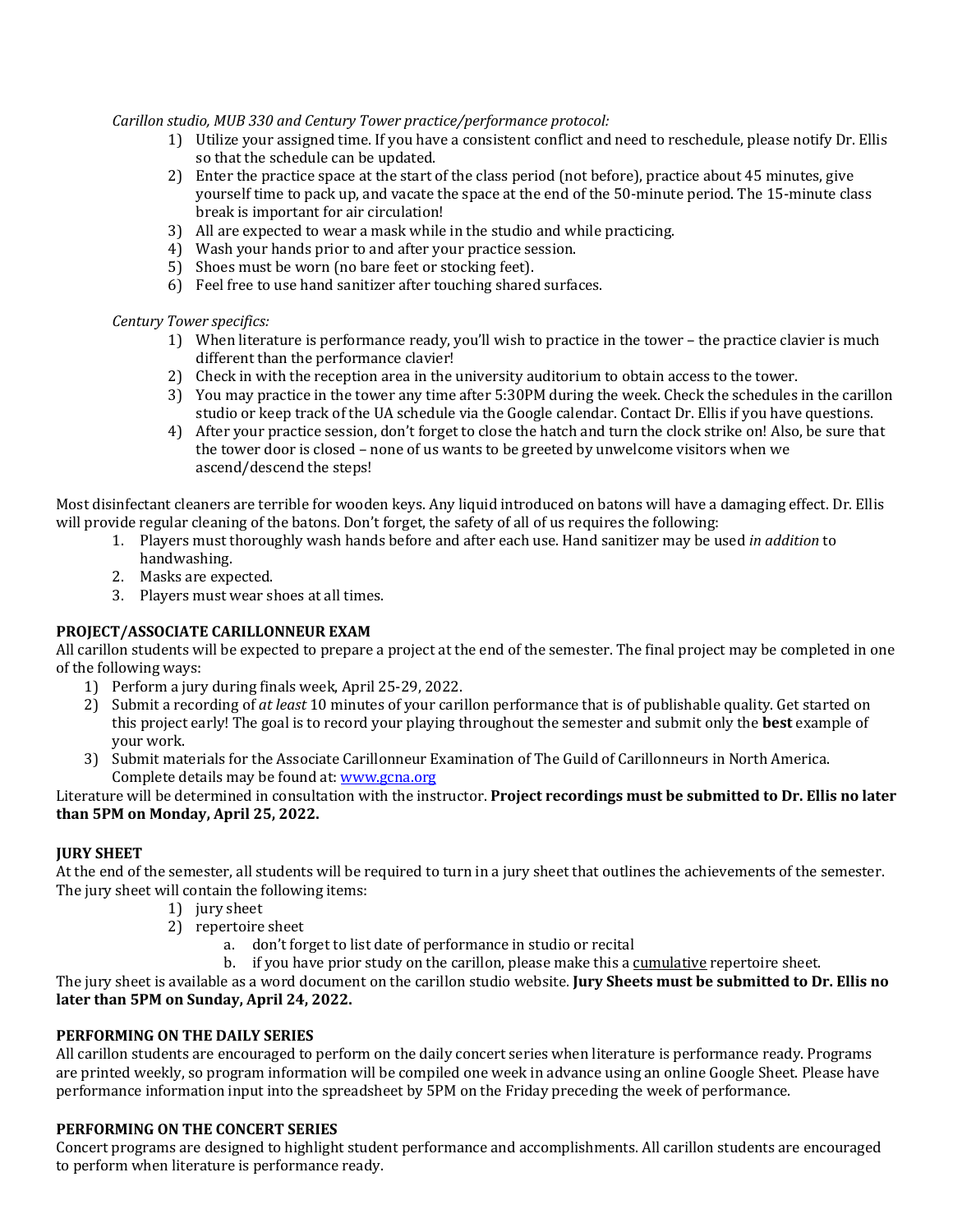# **STUDIO WEB-SITE**

Visit the carillon studio website regularly: www.arts.ufl.edu/carillon. Concert programs and pictures of recent events and field trips will be posted. A studio picture will be posted and student bios are welcomed.

# **SPECIAL PERFORMANCES**

The carillon studio is often invited to provide prelude and postlude music for special occasions held in the University Auditorium. All students are welcome to participate and dates will be discussed in studio class.

# **CARILLON TOWER TOURS**

Tower tours are suspended during the pandemic. Guests are not allowed to accompany performers into the tower.

# **GCNA PUBLICATIONS**

The University of Florida is home to the GCNA (The Guild of Carillonneurs in North America) holdings of carillon music. The carillon studio will assist in maintaining this library and distributing music.

# **THE BEVERLY BUCHANAN CARILLON MUSIC LIBRARY**

The University of Florida is home to the Beverly Buchanan Carillon Music Library. This extensive collection of music is a wonderful resource for students.

# **COURSE EVALUATION**

Students are expected to provide professional and respectful feedback on the quality of instruction in this course by completing course evaluations online via GatorEvals. Guidance on how to give feedback in a professional and respectful manner is available at www.gatorevals.aa.ufl.edu/students/. Students will be notified when the evaluation period opens, and can complete evaluations through the email they receive from GatorEvals, in their Canvas course menu under GatorEvals, or via www.ufl.bluera.com/ufl/. Summaries of course evaluation results are available to students at www.gatorevals.aa.ufl.edu/public-results/.

# **ACCOMODATIONS FOR STUDENTS WITH DISABILITIES**

Students with disabilities who experience learning barriers and would like to request academic accommodations should connect with the disability Resource Center. Click here to get started with the Disability Resource Center. It is important for students to share their accommodation letter with their instructor and discuss their access needs, as early as possible in the semester.

# **ACADEMIC HONESTY**

UF students are bound by The Honor Pledge which states, "We, the members of the University of Florida community, pledge to hold ourselves and our peers to the highest standards of honor and integrity by abiding by the Honor Code. On all work submitted for credit by students at the University of Florida, the following pledge is either required or implied: "On my honor, I have neither given nor received unauthorized aid in doing this assignment."

The Honor Code (www.sccr.dso.ufl.edu/process/student-conduct-code/) specifies a number of behaviors that are in violation of this code and the possible sanctions. Furthermore, you are obligated to report any condition that facilitates academic misconduct to appropriate personnel. If you have any questions or concerns, please consult with the instructor or TAs in this class.

# **DIGITAL STUDENT COMMUNICATION AND EXPECTATION**

The preferred communication method between faculty member and students enrolled in this course is via the UFL-mail system. Please send e-mails to me at: *lellis@arts.ufl.edu* or *LREllis@ufl.edu* via your ufl.edu e-mail. I will endeavor to respond to all school related e-mails within 24 hours. Should you need assistance resolving technical issues, contact the UF Help Desk (https://helpdesk.ufl.edu) or call 352-392-4357.

# **IN-CLASS RECORDING**

Students are allowed to record video or audio of class lectures. However, the purposes for which these recordings may be used are strictly controlled. The only allowable purposes are  $(1)$  for personal educational use,  $(2)$  in connection with a complaint to the university, or (3) as evidence in, or in preparation for, a criminal or civil proceeding. All other purposes are prohibited. Specifically, students may not publish recorded lectures without the written consent of the instructor.

A "class lecture" is an educational presentation intended to inform or teach enrolled students about a particular subject, including any instructor-led discussions that form part of the presentation, and delivered by any instructor hired or appointed by the University, or by a guest instructor, as part of a University of Florida course. A class lecture does not include lab sessions, student presentations, clinical presentations such as patient history, academic exercises involving solely student